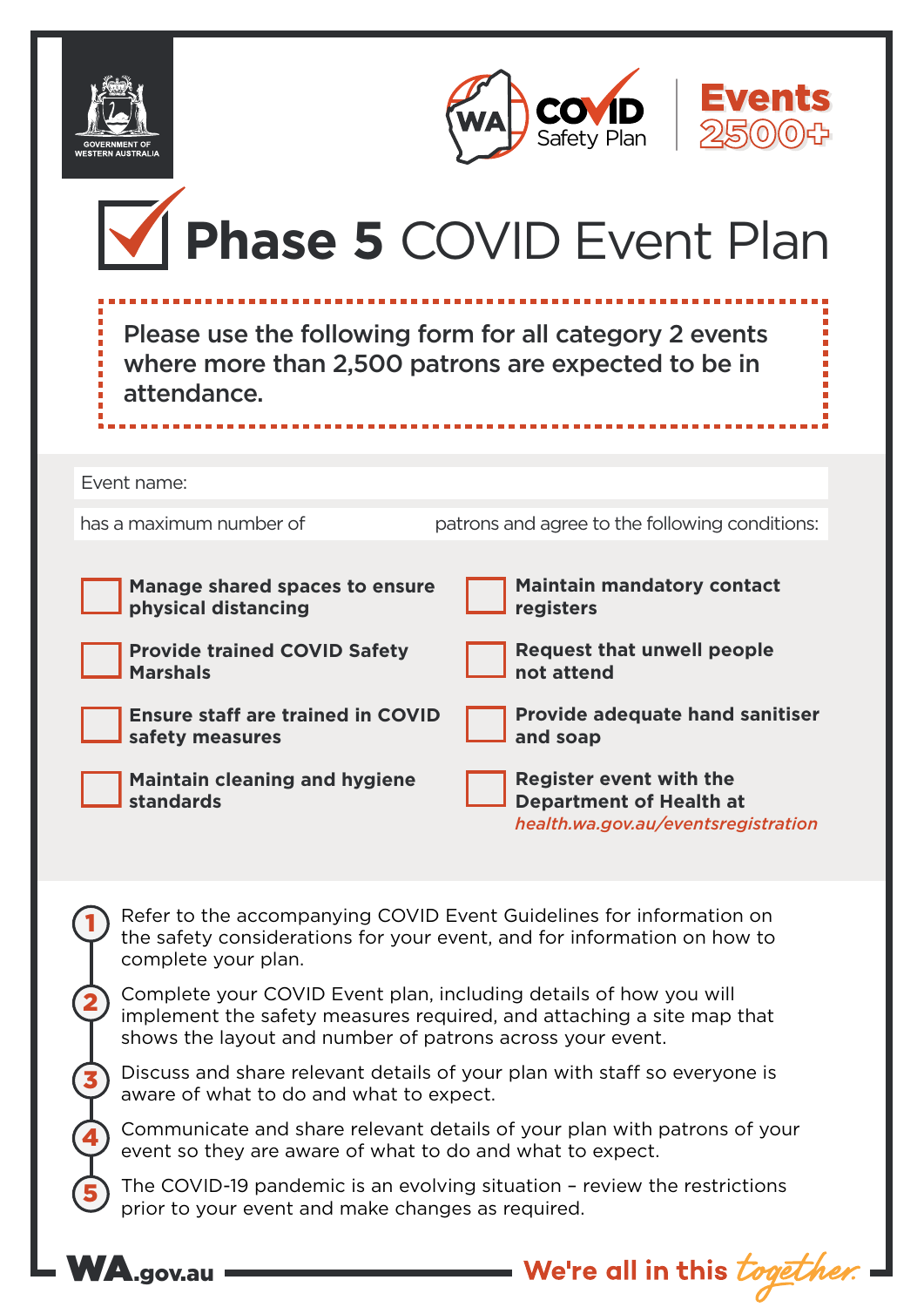| <b>Event details</b> |                               |  |  |  |
|----------------------|-------------------------------|--|--|--|
| Date/s:              | Name of organisation:         |  |  |  |
| Event location:      | Contact for application:      |  |  |  |
| Event organiser:     | Contact number:               |  |  |  |
| Duration of event:   | Event type / category:        |  |  |  |
| Capacity:            | Local government / authority: |  |  |  |

Contact email (event organiser):

**\*** For the sections below, please complete the form and attach additional pages or information as required.

| 1. Physical distancing                                                                    |                                |  |  |  |  |
|-------------------------------------------------------------------------------------------|--------------------------------|--|--|--|--|
| • What will be done to implement physical distancing guidelines?                          |                                |  |  |  |  |
| <b>Please identify the following:</b>                                                     | total number of m <sup>2</sup> |  |  |  |  |
| a) The total square meterage of the venue.                                                |                                |  |  |  |  |
| b) The total number of patrons you seek approval for across<br>the venue at any one time. | total number of patrons        |  |  |  |  |
| c) The layout of the venue. A site map must be included.                                  |                                |  |  |  |  |
| Sitemap attached: Yes<br>No                                                               |                                |  |  |  |  |

**d)** Provide details of the nature and duration of contact between patrons and how these will be managed.

**e)** Provide details of the demographics of the patrons expected to attend the event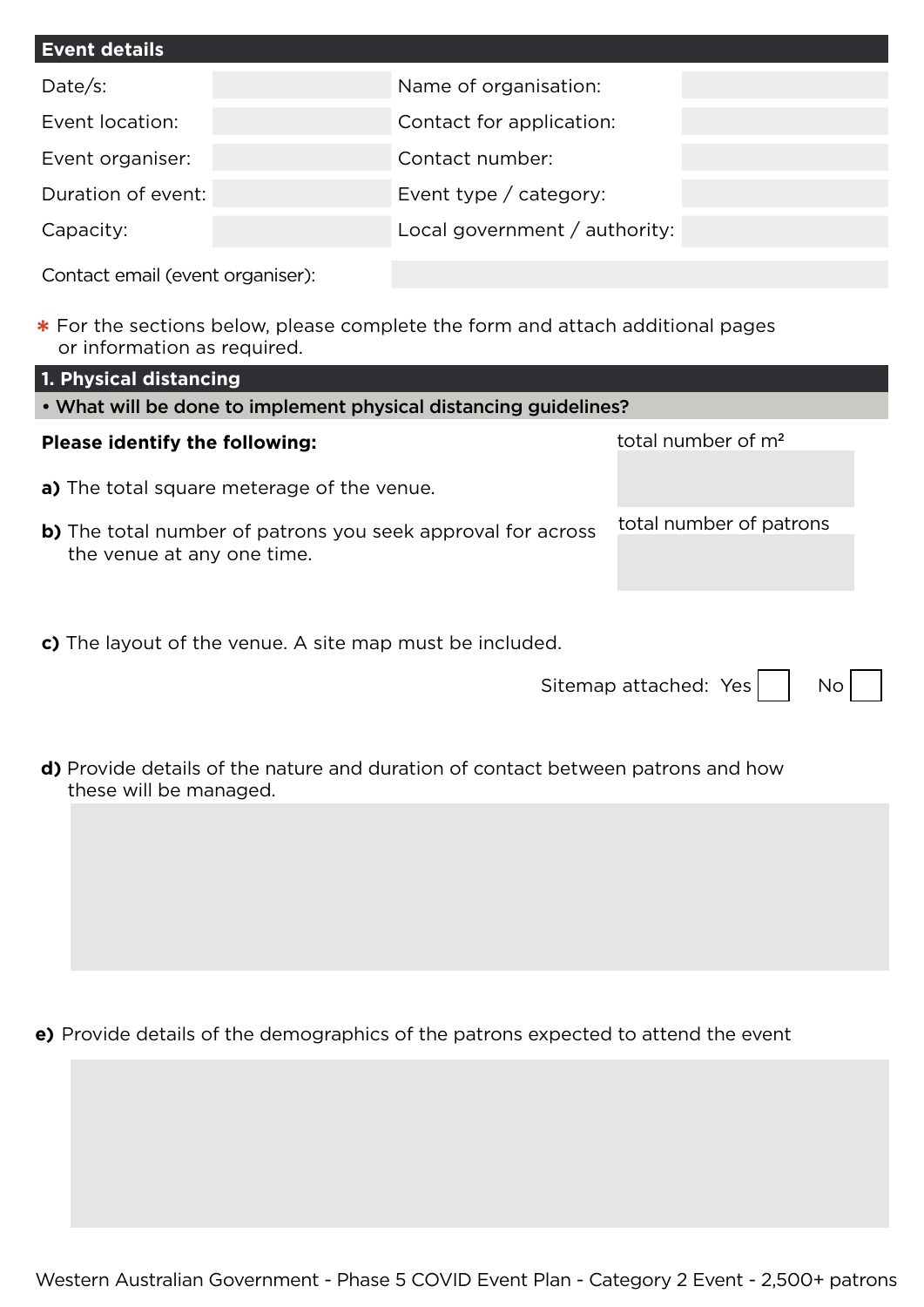**f)** Provide details of any activities that may lead to close physical contact (e.g. dancing, moshing) and how these will be managed.

**g)** Provide details of any limitations of the effectiveness of physical distancing protocols described above e.g. drugs and/or alcohol consumption, and how these will be managed.

**h)** Indicate how many COVID Safety Marshals you will designate, and what they will do to observe, report and manage physical distancing protocols during the event.

- **i)** Provide details of any other measures you will use to support physical distancing.
	- **Consider:** addressing physical distancing protocols for staff and patrons separately; density limits; crowd management, queue management, controlled capacity in front of stage, single-flow entry and exit systems, allow for increased personal transport movement (i.e. increased parking areas), and less public transport, use of barriers; signage, supervision by COVID Safety Marshals and management of shared spaces and equipment including queuing and pinch points etc.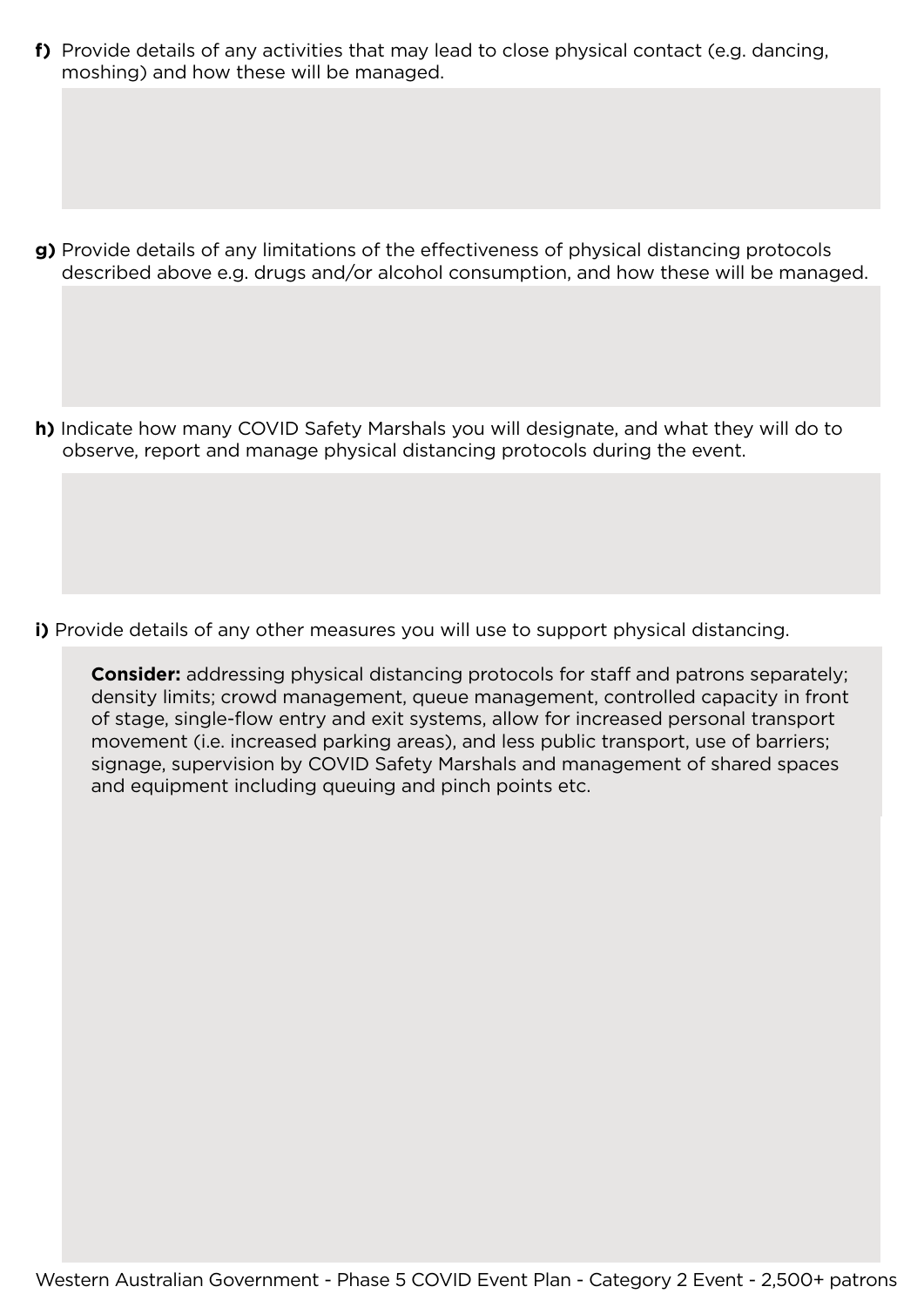# **2. Hygiene and cleaning regimes**

- Describe the hand hygiene and sanitation measures put in place at event (particularly at entry points, toilets, food and beverage outlets, etc).
- How will you remind patrons, staff and volunteers of the need to practice good hand hygiene and respiratory etiquette?
- Describe your cleaning and disinfection regime of common contact surfaces, 'high touch' items and shared amenities.
- How will you ensure cleanliness and hygiene standards are maintained?

**Consider:** hygiene protocols and practises, role of COVID Safety Marshal in promoting respiratory etiquette and hand hygiene, cleaning logs, supply of cleaning and sanitiser products, supply and restocking of hand washing/sanitiser stations, contactless payment available, ventilation systems, availability of staff/volunteers to conduct cleaning and disinfection particularly during peak periods, breaks to allow for cleaning, cleaning of shared equipment such as headsets for silent discos, games and activities, waste management facilities etc.

# **3. Staff management**

- How will you communicate updated advice to staff and volunteers in the lead up to the event?
- Will you keep a register for staff and volunteers, and how will this be managed?
- Will staff be sharing equipment (e.g. radios)?

**Consider:** cleaning regimes for shared equipment, registering at start of each shift, reporting protocols should staff identify breaches of the COVID Event Plan, rostered breaks, etc.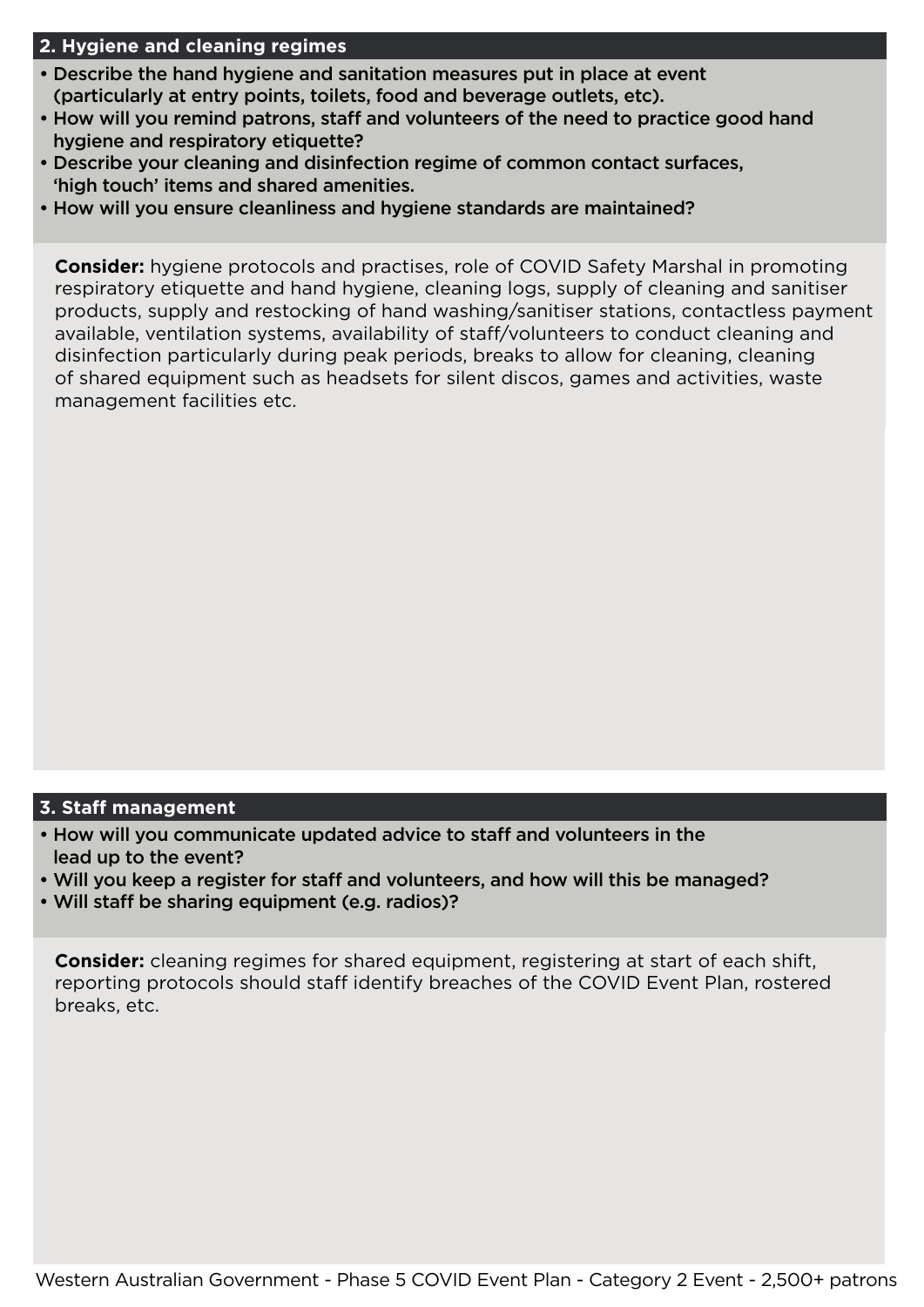# **4. Staff training and education**

- How will you ensure that your staff are informed and trained to implement the safety measures in this plan?
- How will you ensure all your employees know how to keep themselves and others safe from exposure to COVID-19?
- Have all relevant staff, including COVID Safety Marshals, completed the COVID-19 Infection Control Training (or similar?)

**Consider:** mandatory training; records of training; additional education; signage; guidance material, ongoing communications strategy in the lead up to the event, consider COVID Safety Marshals, etc.

#### **5. COVID Event Marshals**

• Provide details of how you will implement COVID Event Marshals at your event.

**Consider:** How many COVID Event Marshals will you designate, what training will they undertake and can you ensure its complete? What will be their role? How will they be identifiable? (Eg. through appropriate clothing/vests)

#### **6. Compliance**

• I am aware that in addition to the legal obligations arising from the Emergency Management Act 2005 and the Directions made under that Act, I must continue to comply with relevant existing legislation and regulations, including WorkSafe, food, liquor, noise legislation, etc?

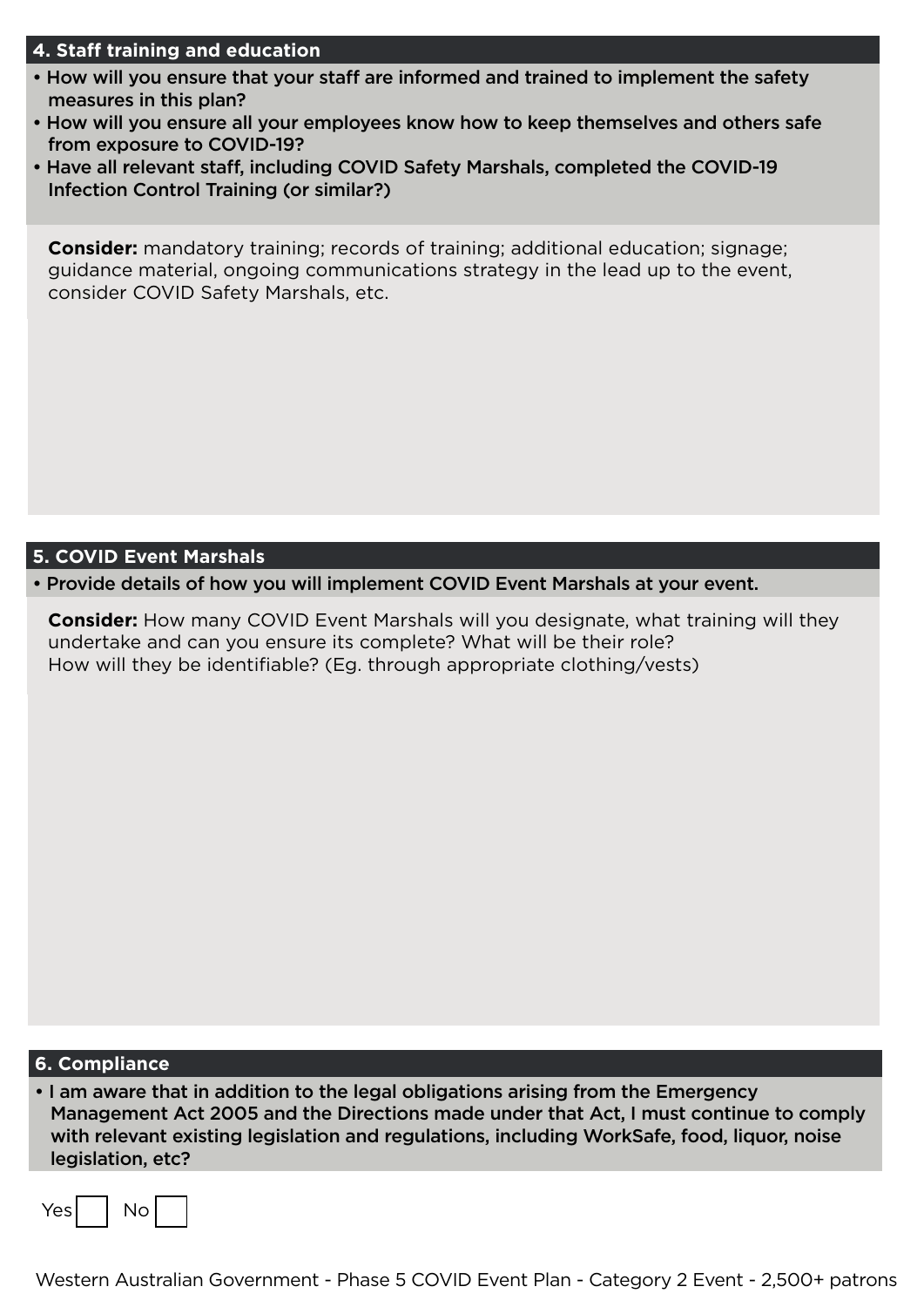# **7. Response planning**

- How will you collect and store attendance records of patrons, to assist with contact tracing if required?
- Describe the protocol for managing unwell patrons and staff at your event.
- How will you recognise illness in staff or patrons at your event?
- How will you manage an exposure or suspected exposure to COVID-19 within your premises?
- How will you escalate urgent COVID-related matters to WA Health or WAPOL before or during the event?

**Consider:** records of patrons, contact tracing, reporting illness and escalation procedures, isolation procedures, dedicated area(s) to isolate/assess unwell patrons/staff, provision of personal protective equipment for first aiders, hygiene procedures, referrals to relevant authorities, refunding policies to ensure unwell patrons don't attend, etc.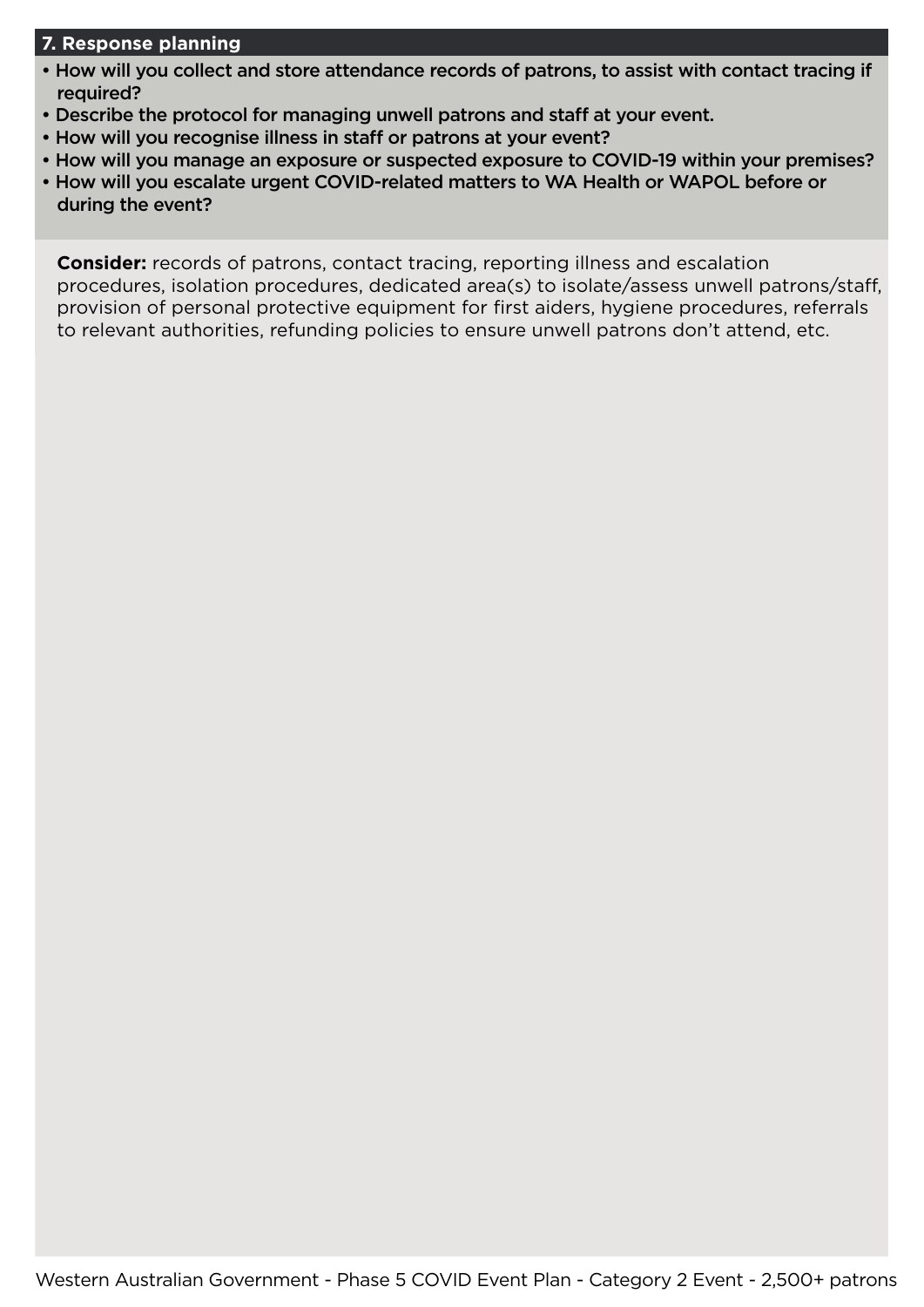#### **8. Communications**

- How will you communicate to patrons to inform them of their safety obligations, both prior to and during the event?
- How will you contact patrons after the event if required?
- If the event must be postponed or cancelled, how will this be communicated to staff and patrons?
- Has your event been registered with WA Health - [ww2.health.wa.gov.au/Articles/A\\_E/Events](http://ww2.health.wa.gov.au/Articles/A_E/Events-registration)[registration](http://ww2.health.wa.gov.au/Articles/A_E/Events-registration)
- Who is responsible for issuing communications to stakeholders and patrons?
- Has the COVID Event Plan been shared with all relevant stakeholders?

**Consider:** communication strategies leading up to the event, use of social media and apps, stakeholder engagement, encouraging patrons to take responsibility for their health and safety, post-event debriefing, signage.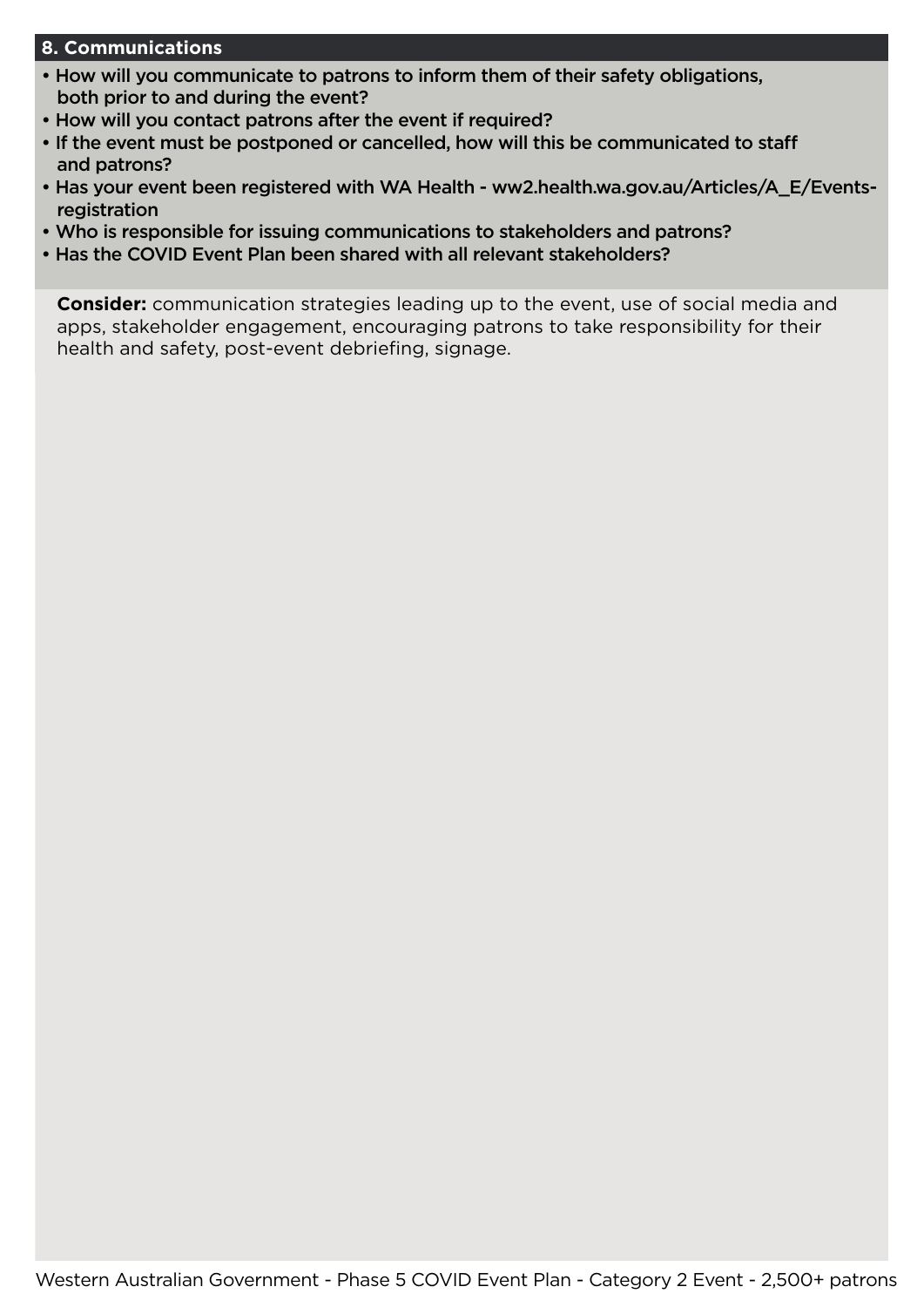# **9. Management of staff and equipment from overseas and/or interstate**

- Are you able to identify staff who have been given directions to self isolate due to awaiting COVID test results, having travelled to a COVID hot spot or identified as a close contact etc.
- How will you manage the cleaning and disinfection of equipment that has been brought in from overseas or interstate?

# **10. Activities and/or services that require specific management**

**Consider:** Consider: specific event rides / games / activities / attractions requiring attention, e.g. petting zoos, shared costumes in a sumo-wrestling contest, giant jenga,etc. Also consider referrals to relevant authorities, regular review activities etc.